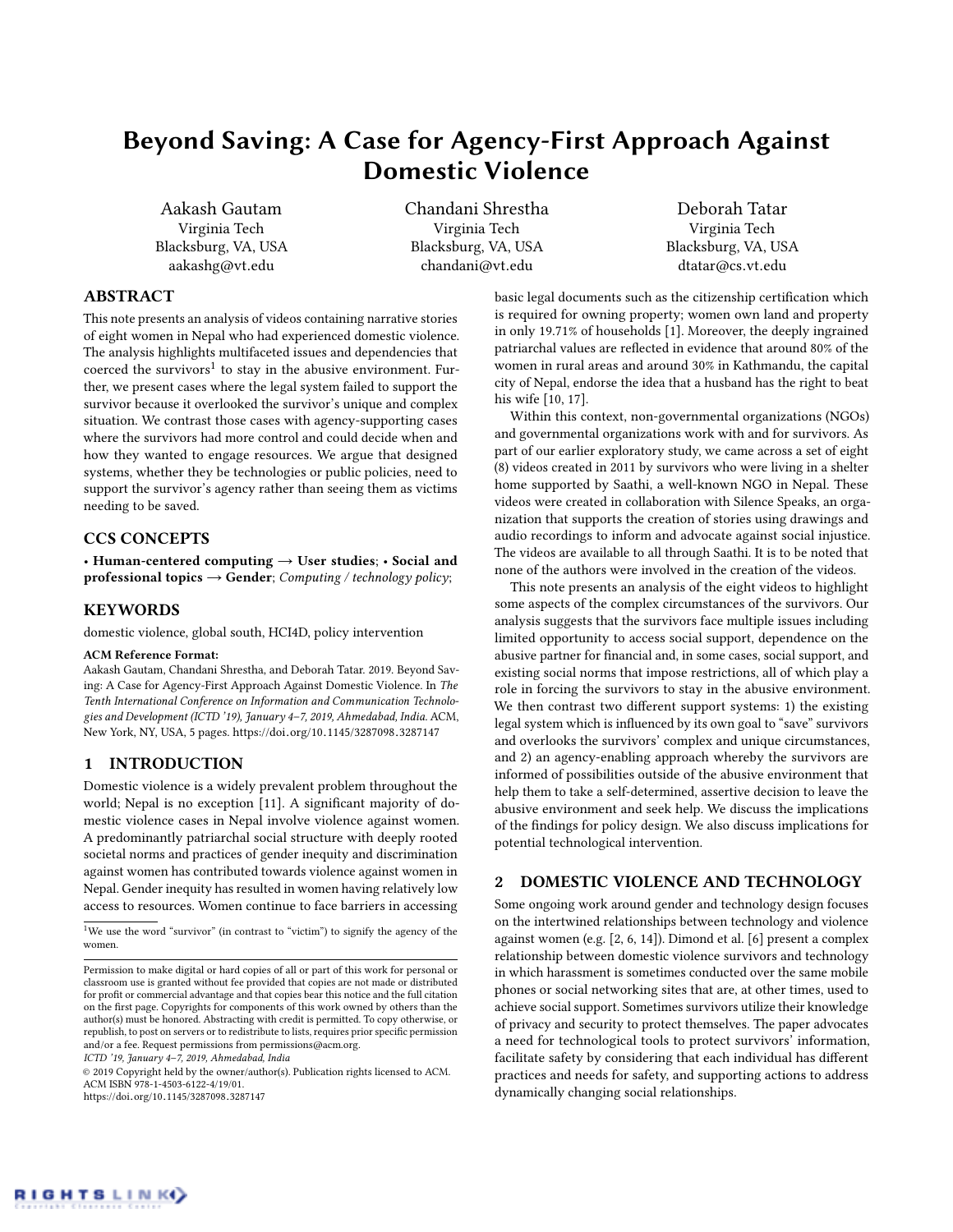Ahmed et al. [\[2\]](#page-4-5) present a system to fight sexual harassment in Bangladesh and discuss the cultural forces of shame and fear that prevent women from sharing experiences with others. For similar reasons, Sultana et al. [\[15\]](#page-4-8) argue for designing within the patriarchal structures rather than against them. Both call for supporting survivors' agency in deciding what they want to share without being intrusive, as exemplified by Clarke et al.'s photo-elicitation approach [\[5\]](#page-4-9) and our own variant [\[8\]](#page-4-10).

Sterling [\[14\]](#page-4-7) presents a survey of ICTD efforts in combating violence against women where she raises concerns about prescriptive approaches to ICTD that express technological determinism and put a significant burden of safety on the women. The paper further raises concern about the disconnect between the goal of advocating for survivors' agency and the approaches to addressing the circumstance and conditions that reduce the agency in the first place. We build on this work by arguing for the need to see agency-building as a process rather than a final outcome. The case study presented in this note highlights the unique circumstances of the survivors and argues for a holistic understanding of the intersectional perspectives, and advocates against designing interventions, both technical as well as policy, with pre-determined notions of well-being.

# 3 METHODOLOGY

3.0.1 Authors' Reflexive Stance. The data analysis and the subsequent discussion presented in this note are shaped by our view that finds patriarchal values problematic, and domestic violence as symptomatic of deeply ingrained patriarchal norms.

3.0.2 Data Source. The findings presented here are from eight (8) videos created by domestic violence survivors who were living in shelter homes. The videos were created during a four-day digital storytelling workshop conducted in October 2011. A typical video is about two minutes long and contains drawings and videos clips of the survivors, and an audio recording in Nepali.

3.0.3 Data Analysis. The videos were translated and transcribed by the first and second authors, both of whom are from Nepal. They independently conducted open coding on the transcripts and on the collection of drawings from the videos. The two authors independently worked on identifying recurring themes. These codes were then discussed and negotiated between the authors.

# 4 FINDINGS

The analysis suggested three different aspects of the survivors' circumstances: 1) the multifaceted issues and dependencies that coerce them to stay in the abusive environment, 2) their lack of control over the help-seeking process through the existing legal system, and 3) the agency-supporting encounter that enables the survivors to take a decisive action towards their goals.

#### 4.1 Staying in Abusive Environment

A common theme that emerged from the stories was that the survivors had little social support to leverage during their stay in the abusive environment. S1, for example, was about to be married at a young age against her wish, and so she sought support from a male acquaintance whom she refers to as dai (elder-brother). The male acquaintance promised her a job and education. S1 broke her

connection with her family to stay with him, thereby forgoing an avenue of potential social support. Similar lack of social support from family members can be seen in all the other stories.

In some cases, the social support was further diminished when the abusive partner isolated survivors. S6 recounts,"I was not allowed to work and share my story with anyone. I used to feel like I am all by myself." The survivors' lack of social support outside of the abusive partner was exploited by the abusers. S6 further narrated that her husband threatened her by reminding her of her limited social support and uncertainty of living situation outside of the abusive environment, " He used to tell me, 'You are already at my place, and you have nowhere else to go'."

Few had the option of moving away from the abusive environment to their family. There were some like S1 and S4 who were rejected by their families because they acted against the family's wishes. Others, whose families were welcoming, rejected the offer fearing social norm that reproaches married women against staying in their pre-marriage homes. S7, for example, after suffering life-threatening violence, expressed her reluctance in staying at her parent's home and the social norm that later forced her to go back to the abusive environment:

> "I spent 24 days in the hospital [after a violent period], and I do not remember anything. After that, I was compelled to stay at my parent's house for one and a half years. One day my aunt [maternal uncle's wife] told me, 'Married women do not live at their parent's house', therefore I returned to my husband's house."

Other survivors too had to rely on their abusive partner due to lack of social support resulting in a dilemma in acting against the abusive partner. S5 expressed her dilemma, "My husband asked me to return to my parent's house but I couldn't go there. Despite his unwillingness to have me, I started living with my husband. After that, he again started beating me."

The survivors expressed familial and financial dependence on the abusive partner as well. S6, for example, was convinced to stay with her husband for her children, "I tolerated all those sufferings for ten years for my son." S2 decided against filing a police case because she was promised "half of the wealth and citizenship". Likewise, S8 stayed in the abusive environment despite repeated physical abuse and threats of being kicked out of the house because of uncertainty in living conditions after separation.

The complexity of the survivors' lives is further illustrated by their differences in wanting to reconcile and go back home. S3, for example, did not want to go back to her village, S1, S2, and S5 expressed their happiness in being in the shelter homes, whereas S4 and S8 maintained their desire to be reunited with their family and return to their villages. This complexity further raises questions of the single mediation-focused approach that is practiced widely in the Nepali community and embodied by the approach that police and the legal system have taken.

The findings suggest that the survivors have a plurality of experiences [\[3\]](#page-4-11) with numerous, multi-faceted issues, and have differing goals. The stories highlighted issues of a limited social support network, social norm restricting their access to family support,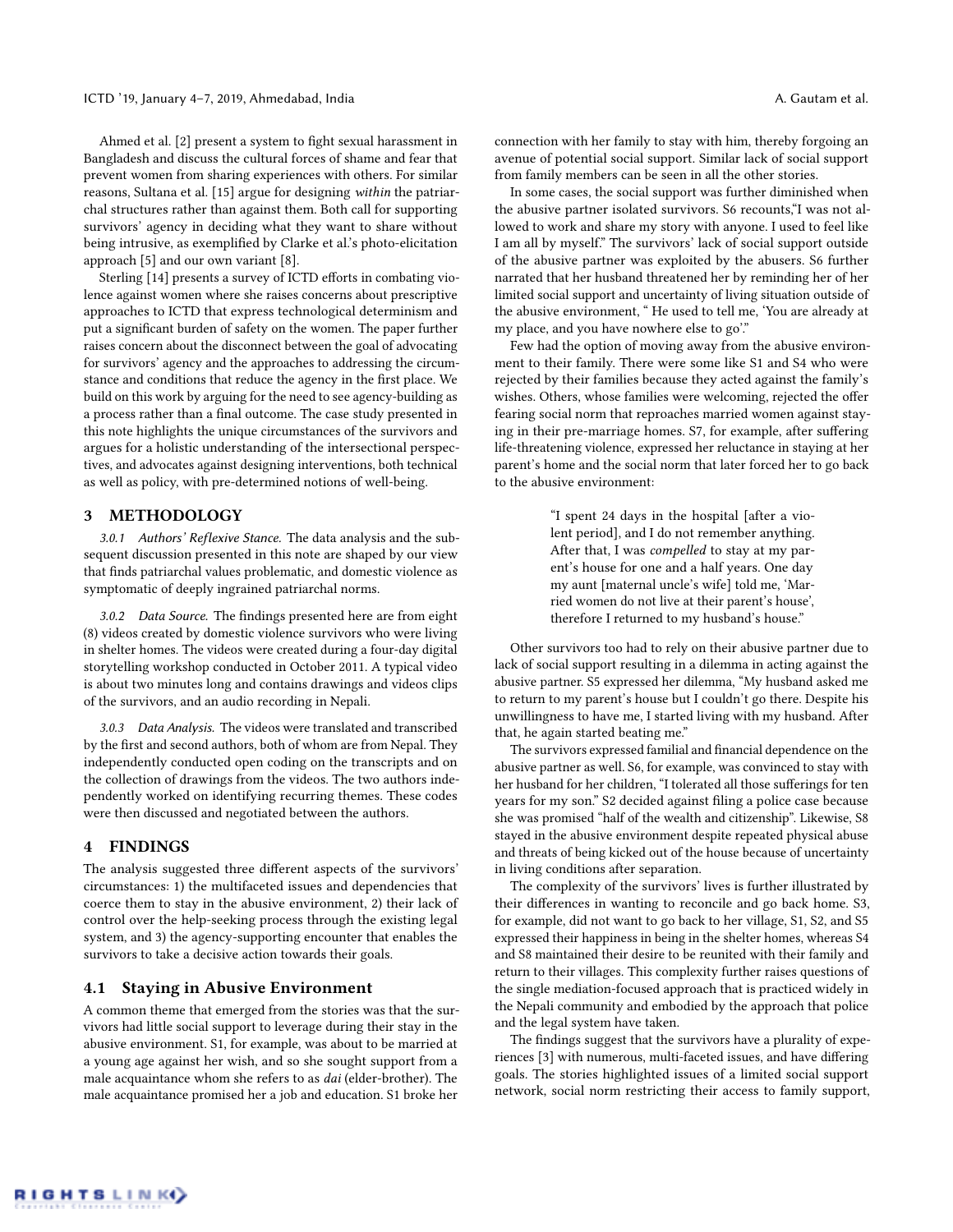reliance on the abusive partner for financial and social support, frequent intimidation by the abuser, and a fear of uncertainty of living situation outside of the abusive environment. Many of these factors occur simultaneously in the survivors' lives thereby increasing the complexity of the approach that the survivors have to take to cope with the situation. Any intervention would have to be cognizant of these dynamic, complex issues that the survivors experience.

# 4.2 Lack of Control over Processes

Four of the survivors described life-threatening violent incidents after which they were taken to a hospital. Among the four, S2 and S5 described their first encounter with the police in the hospital. It is unclear if police were involved in the other two cases.

Under Nepal's Domestic Violence Act (2009), police are to be informed in cases where medical personnel or others suspect of domestic violence. This was followed by the hospital to the letter where S2 was, at first, refused admission since it was a "police case".

Further, according to the Act, the police are required to take a written or oral report from the victim and witnesses. The survivors shared their experiences with the police, and in both the cases, they did not report the incident truthfully. S2 recounted of her experience with her abusive in-laws:

"When the police arrive, my in-laws got scared. They apologized to me and said they would take me back home. They also promised me to give half of their wealth and make my citizenship. I trusted them and gave a false statement (to protect them)."

While it could be argued that the survivor was making a choice, the fact that women have limited ownership of fixed assets and that they require a male – either their father or husband – to vouch for them to get citizenship document [\[12\]](#page-4-12) suggests that the choice may not be free from subjugating influences. She was coerced by the promise of citizenship and property, coupled with the apology that was taken as a sign of change in behavior. This coercion was overlooked by the police in their report-gathering process. While S2 was extrinsically coerced, the coercion was intrinsic in S5's case:

"When the police inquired about this incident, I told them that I accidentally got burnt as the stove exploded. I didn't have the courage to have my husband convicted, because after marriage he was the only one whom I could call my own."

S5 had eloped severing ties with her family. Her social support was limited to her husband as she expresses above which forced her to stay with the abusive husband even after the incident. Limited financial opportunities and uncertain living conditions are circumstances that were overlooked by the police when they come to ask for a report from the survivor. The abuses began in both the cases after the survivors lied to the police.

In both the cases, the approach involved the police trying to "save" the survivor. It did not give the survivor an opportunity to control her participation in the legal process. The legal system considered the survivor as a helpless person and set a goal that involved gathering reports and saving the survivor. The survivors' goals were different. The survivors were grappling and trying to balance numerous, entangled forces. We find that S2 and S5 were given two options, 1) report truthfully to seek justice but lose the

little social support and face possible uncertainty, and 2) lie and hope to build on the limited social support they currently have towards a chance of greater social acceptability. Both of these options are "given" to the survivors towards the aim of saving them without supporting the survivors to be more engaged in the evaluation, and possibly generating better options for themselves.

These observations suggest that the survivors need more control over the processes, particularly in knowing and thinking through all the possibilities and selecting or generating the option they think is the best based on their unique circumstances.

# 4.3 Turning Point and Leaving

In the stories, the survivors discussed the factor that convinced them to leave the abusive environment. Such turning points occurred when an actor, typically a female acquaintance, provided information about the possibilities of living away from the abusive environment. For example, S1 recounts, "One day when he wasn't around, a 'neighboring-sister' $^2$  $^2$  came to meet me and I told her my story. She told me of a place where women live and she brought me here."

The supportive neighbor provided information on a possibility away from the abusive environment. The information was not forced and allowed S1 to take control over her decision. Similarly, S8 mentioned a friend's help in locating a job in a city, which brought her away from the abusive environment. Similar support was expressed by S5, S6, and S7.

Chang et al. [\[4\]](#page-4-13) identifies five factors that trigger the decision to change the environment including an increased awareness of options and access to resources. Through acquaintances, the survivors were made aware of possibilities outside of the abusive environment but, unlike the police gathering report, the survivors were not required to decide on the spot. The survivors got a chance to develop a broader understanding with support from the acquaintance, evaluate the option with less coercion (both intrinsic and extrinsic coercion), and decide the terms in which they wanted to leverage the resources. In this case, the survivors had the agency to choose whether or not to engage the resources, and when and how to engage it. We argue that providing control over the decisions to the survivors is critical.

#### 5 DISCUSSION

These case-studies highlighted various forces such the social norms and patriarchal values, financial and social dependence on the abusive partner, and uncertainty of future possibilities that influence the survivors' abilities to make informed choices and decisions. This is parallel to Susan Wendell's concern about women's choices being limited, "Much of what women appear to do freely is chosen in very limiting circumstances, where there are few choices left to us. Even where the circumstances present many choices, it is often the case that our knowledge, our ability to judge, and our desires have been so distorted and manipulated by social influences as to make a mockery of the idea that we choose freely." [\[16,](#page-4-14) pp. 17].

Considering the limited agency that the survivors have in the abusive environment, potential approaches should aspire to support

<span id="page-2-0"></span> $2<sup>a</sup>$  Sister" is a commonly used unmarked term in Nepali and does not necessarily signify relation.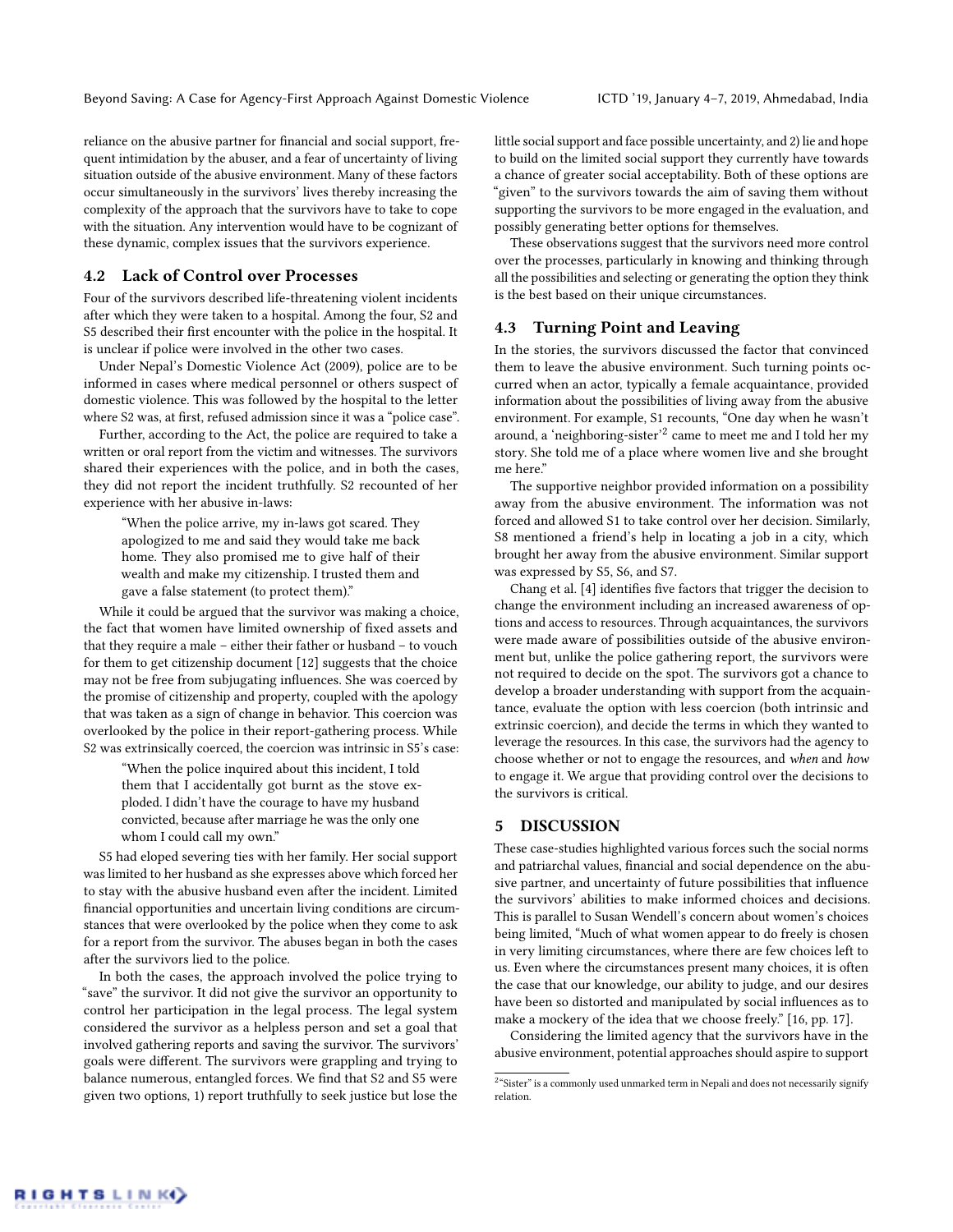and build agency among the survivors. While access to resources is important, the power to utilize the resources is critical. As we see with the police cases, access may not necessarily imply that the survivors have the power to achieve their goals. Our interventions would have to be cognizant of the various social, cultural, and economic factors that affect the survivors' unique goals, beliefs, situation and choices, and aspire to support them in their journey towards greater self-determination and agency, through a greater understanding of intersecting identities [\[9,](#page-4-15) [13\]](#page-4-16).

The increase in the agency would have to address all levels of interaction, from dyadic interactions to that between survivors and systems. Domestic violence is a social problem, and hence solutions would have to involve social systems. The role of ICTD has to transcend technology-centered approaches, towards a deeper engagement with social systems, particularly through public policies.

## 5.1 Informing Public Policy

In Nepal, changes have to be made in the Domestic Violence Act of 2009. In particular, the Act could specify resources activated when police record a report from a survivor and controlled by the survivors that thereby support survivor agency. Threats of prosecution can be used as a "power resource" to bring balance in the power in a violent relationships [\[7\]](#page-4-17). Thus, police could inform the survivors that they can be used as a resource in further incidences of violence. The police could inform the parties that they have taken a note of the case and that they will remain alert of any suspicious actions on their part, thereby functioning as an instrument of resource which can be controlled by the survivors.

In addition, Nepal's Domestic Violence Act of 2009 has a provision for local bodies, including the police, to conduct reconciliation if an incident of domestic violence is reported and if the victim desires reconciliation within 30 days of the incident. The goal of the provision is to bring balance in power between the survivor and abuser by providing a safe space for the survivor to share their stories and make demands so that they can lead a better future. However, lacking provision for survivors to be financially independent and socially supported outside of the abusive environment when they challenge the abusive party, the Act fails to restore the power imbalance. At the current state, the Act established a predetermined goal of being less adversarial and promoting agreement without addressing the inherent power imbalance. The evidence suggests the same: Nepal Police report that there were 11629 domestic violence cases in 2016-2017 out of which 6882 (59.18%) were reconciled, 3463 (29.78%) were under reconciliation, and only 17 (0.14%) cases reached the court [\[11,](#page-4-1) pp. 44]. The Act should enact the provision of financial and social support to the survivors during the reconciliation period, and an additional provision of ensuring the safety of the survivors during and after the reconciliation period.

We have to look at policies as designed social systems. Policy design and implementation afford interactions, usually mediated by actors who act on behalf of the public institutions. These interactions, such as between the police and the survivor, embody the policy's goals and ideals, and could also impact the way in which any technological intervention is used in the context. Therefore, we must advocate and design policies which aim to support survivors' agency.

# 5.2 Informing Technology Design

Our findings suggest a need to understand different identities and social forces that the survivors face during and after the abusive period. We have also argued for a case to focus on survivor's agency by supporting the survivors in achieving their unique goals. As designers, we have to be reflective and cautious in not embedding our goals and ideologies in the designed intervention which could restrict the choices available to the survivors. Dimond et al. [\[6\]](#page-4-6) present an example of designers imposing their assumption of a family as a stable construct which made it hard for survivors to block or protect their privacy in cases of conflict with their domestic partner. Such ideologies embedded in the design of the system could rob agency from the survivors.

The second implication is that even before technological interventions are put in place, we should consider the survivor's access to and control of technologies. Our findings suggested that abusive partners isolate survivors from the community. Technologies can be seen as objects with power. Partner reactions can include an appropriation of the technology, isolation of the survivor from the technology, and worsening conditions. We argue for a multi-modal approach whereby access and control over the support mechanism are facilitated through the use of multiple media and through multiple social actors. We echo Sultana et al. [\[15\]](#page-4-8) in suggesting approaches that indirectly reach survivors through different social relationships including neighbors, influential local women, NGOs, and health workers. We also argue for a minimizing approach to design, that creates unobtrusive, unthreatening technologies.

# 5.3 Limitations

Our study is based on eight videos created by survivors that we received from elsewhere. These do not give us a holistic understanding of the survivors' lives and the challenging situations they face. Additionally, conditions could have changed since 2011 and we do not present the perspective of other stakeholders such as the police or the NGO. However, we believe that the videos provide insight into a narrow aspect of the survivor's lives that could help inform future policy and technology design approaches.

# 6 CONCLUSION

We presented a qualitative analysis of eight narrative stories of survivors of domestic violence in Nepal. The note focused on the multifaceted issues faced by the survivors which coerced them to stay in the abusive environment. The analysis highlighted the failure of the existing legal system with its goal of saving the survivors, which limited the survivor's control over the existing help-seeking processes. In contrast, we presented cases where supporting the survivor's agency by enabling the survivors to choose when and how they want to leverage the resource if they want to do so, helped the survivors to take a more assertive stance. our findings have implications for both public policy and technology design. We proposed changes to Nepal's Domestic Violence Act of 2009 to support survivor's agency rather than its own goal of saving survivors. Further, we discussed the need for designers to be more reflective and cautious so that the designed technology supports the survivors to achieve their unique goals rather than being narrowed by the designed system's goals.